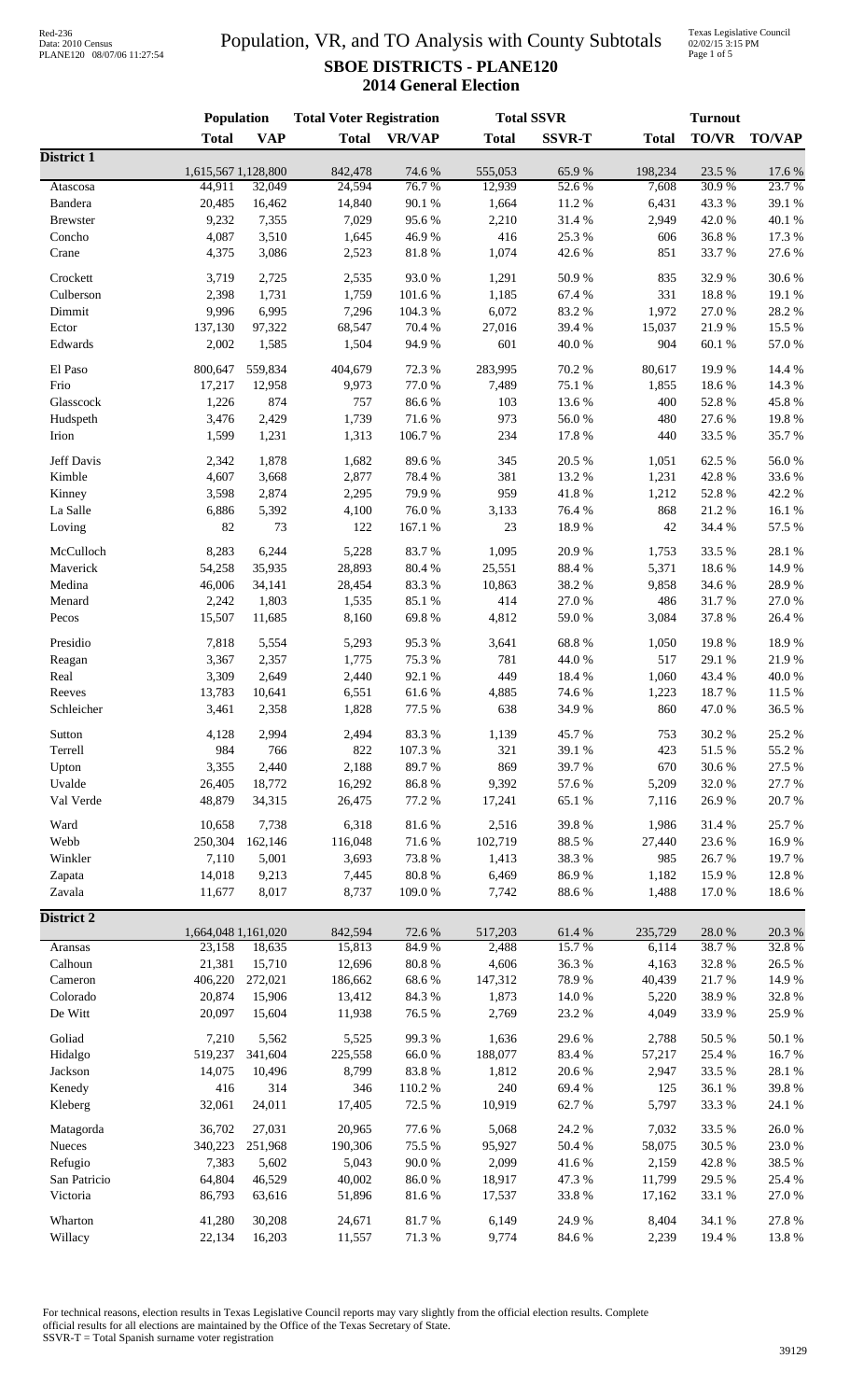# Data: 2010 Census PLANE120 08/07/06 11:27:54

## Population, VR, and TO Analysis with County Subtotals **SBOE DISTRICTS - PLANE120 2014 General Election**

Texas Legislative Council 02/02/15 3:15 PM Page 2 of 5

|                      | <b>Population</b>   |                   | <b>Total Voter Registration</b> |                |                  | <b>Total SSVR</b> |                  | <b>Turnout</b> |                |  |
|----------------------|---------------------|-------------------|---------------------------------|----------------|------------------|-------------------|------------------|----------------|----------------|--|
|                      | <b>Total</b>        | <b>VAP</b>        | <b>Total</b>                    | <b>VR/VAP</b>  | <b>Total</b>     | <b>SSVR-T</b>     | <b>Total</b>     | <b>TO/VR</b>   | <b>TO/VAP</b>  |  |
| District 3           |                     |                   |                                 |                |                  |                   |                  |                |                |  |
|                      | 1,688,404 1,197,931 |                   | 840,631                         | 70.2 %         | 508,322          | 60.5 %            | 228,432          | 27.2 %         | 19.1 %         |  |
| <b>Bee</b><br>Bexar  | 31,861<br>1,165,850 | 24,872<br>838,857 | 15,126<br>586,574               | 60.8%<br>69.9% | 8,437<br>338,414 | 55.8%<br>57.7%    | 5,228<br>154,440 | 34.6%<br>26.3% | 21.0%<br>18.4% |  |
| <b>Brooks</b>        | 7,223               | 5,217             | 6,430                           | 123.3 %        | 5,741            | 89.3%             | 2,513            | 39.1 %         | 48.2 %         |  |
| Duval                | 11,782              | 8,707             | 8,380                           | 96.2%          | 7,268            | 86.7%             | 3,398            | 40.5 %         | 39.0%          |  |
| Gonzales             | 19,807              | 14,439            | 12,105                          | 83.8%          | 3,766            | $31.1\text{ }\%$  | 3,713            | 30.7%          | 25.7%          |  |
| Hidalgo              | 255,532             | 164,681           | 94,671                          | 57.5 %         | 77,694           | 82.1 %            | 26,305           | 27.8%          | 16.0%          |  |
| Jim Hogg             | 5,300               | 3,762             | 3,854                           | 102.4 %        | 3,505            | 90.9%             | 734              | 19.0%          | 19.5 %         |  |
| Jim Wells            | 40,838              | 29,080            | 25,665                          | 88.3%          | 19,050           | 74.2 %            | 5,870            | 22.9%          | 20.2 %         |  |
| Karnes               | 14,824              | 11,862            | 7,816                           | 65.9%          | 3,511            | 44.9%             | 2,589            | 33.1 %         | 21.8 %         |  |
| Lavaca               | 19,263              | 14,815            | 13,131                          | 88.6%          | 1,231            | 9.4%              | 5,060            | 38.5 %         | 34.2 %         |  |
| Live Oak             | 11,531              | 9,177             | 7,085                           | 77.2 %         | 2,178            | 30.7%             | 2,461            | 34.7%          | 26.8%          |  |
| McMullen             | 707                 | 588               | 702                             | 119.4 %        | 200              | 28.5 %            | 265              | 37.7%          | 45.1 %         |  |
| Starr                | 60,968              | 40,290            | 30,241                          | 75.1 %         | 28,798           | 95.2%             | 5,422            | 17.9%          | 13.5 %         |  |
| Wilson               | 42,918              | 31,584            | 28,851                          | 91.3%          | 8,529            | 29.6%             | 10,434           | 36.2%          | 33.0%          |  |
| <b>District 4</b>    |                     |                   |                                 |                |                  |                   |                  |                |                |  |
|                      | 1,677,829 1,174,040 |                   | 756,402                         | 64.4 %         | 220,069          | 29.1 %            | 211,138          | 27.9%          | 18.0%          |  |
| Fort Bend            | 95,093              | 66,050            | 57,455                          | 87.0%          | 8,426            | 14.7%             | 20,488           | 35.7%          | 31.0%          |  |
| Harris<br>District 5 | 1,582,736 1,107,990 |                   | 698,947                         | 63.1 %         | 211,643          | 30.3%             | 190,650          | 27.3 %         | 17.2 %         |  |
|                      | 1,689,618 1,283,748 |                   | 1,135,912                       | 88.5 %         | 234,978          | 20.7%             | 459,627          | 40.5 %         | 35.8%          |  |
| Bexar                | 548,923             | 410,630           | 371,682                         | 90.5 %         | 89,019           | 24.0%             | 149,612          | 40.3%          | 36.4 %         |  |
| Blanco               | 10,497              | 8,203             | 7,388                           | 90.1 %         | 652              | $8.8\ \%$         | 3,611            | 48.9%          | 44.0%          |  |
| Caldwell             | 38,066              | 28,008            | 21,213                          | 75.7%          | 7,126            | 33.6%             | 8,910            | 42.0%          | 31.8%          |  |
| Comal                | 108,472             | 82,775            | 82,305                          | 99.4%          | 12,840           | 15.6%             | 34,932           | 42.4 %         | 42.2 %         |  |
| Gillespie            | 24,837              | 19,796            | 18,149                          | 91.7%          | 1,674            | 9.2%              | 8,876            | 48.9%          | 44.8 %         |  |
| Guadalupe            | 131,533             | 95,129            | 84,286                          | 88.6%          | 20,425           | 24.2 %            | 30,607           | 36.3%          | 32.2 %         |  |
| Hays                 | 157,107             | 118,346           | 106,632                         | 90.1%          | 23,852           | 22.4 %            | 39,688           | 37.2 %         | 33.5 %         |  |
| Kendall              | 33,410              | 25,311            | 26,733                          | 105.6%         | 2,940            | 11.0%             | 11,945           | 44.7%          | 47.2 %         |  |
| Kerr                 | 49,625              | 39,611            | 32,646                          | 82.4 %         | 4,075            | 12.5 %            | 14,936           | 45.8%          | 37.7 %         |  |
| Llano                | 19,301              | 16,224            | 14,442                          | 89.0%          | 551              | 3.8%              | 7,135            | 49.4 %         | 44.0%          |  |
| Mason                | 4,012               | 3,161             | 2,869                           | 90.8%          | 429              | 15.0%             | 1,371            | 47.8%          | 43.4 %         |  |
| San Saba             | 6,131               | 4,846             | 3,714                           | 76.6 %         | 602              | 16.2 %            | 1,447            | 39.0 %         | 29.9 %         |  |
| Travis               | 557,704             | 431,708           | 363,853                         | 84.3%          | 70,793           | 19.5 %            | 146,557          | 40.3%          | 33.9%          |  |
| District 6           | 1,682,301 1,250,061 |                   | 907,833                         | 72.6 %         | 136,644          | 15.1 %            | 333,843          | 36.8%          | 26.7%          |  |
| Harris               | 1,682,301 1,250,061 |                   | 907,833                         | 72.6 %         | 136,644          | 15.1 %            | 333,843          | 36.8%          | 26.7%          |  |
| District 7           |                     |                   |                                 |                |                  |                   |                  |                |                |  |
|                      | 1,685,861 1,234,938 |                   | 1,040,962                       | 84.3 %         | 121,419          | 11.7 %            | 364,035          | 35.0%          | 29.5 %         |  |
| <b>Brazoria</b>      | 313,166             | 226,181           | 183,697                         | 81.2%          | 31,402           | 17.1 %            | 62,313           | 33.9%          | 27.6 %         |  |
| Chambers             | 35,096              | 25,085            | 25,108                          | 100.1 %        | 2,355            | 9.4%              | 8,504            | 33.9%          | 33.9%          |  |
| Fort Bend            | 490,282             | 345,490           | 306,723                         | 88.8%          | 43,800           | 14.3 %            | 112,055          | 36.5 %         | 32.4 %         |  |
| Galveston            | 291,309             | 217,142           | 192,382<br>36,001               | 88.6%          | 26,056<br>994    | 13.5 %<br>2.8 %   | 65,503           | 34.0 %         | 30.2 %         |  |
| Hardin               | 54,635              | 40,525            |                                 | $88.8\ \%$     |                  |                   | 11,663           | 32.4 %         | 28.8 %         |  |
| Jasper               | 35,710              | 26,815            | 22,333                          | 83.3%          | 548              | 2.5 %             | 7,142            | 32.0%          | 26.6%          |  |
| Jefferson            | 252,273             | 191,875           | 145,993                         | 76.1 %         | 10,647           | 7.3 %             | 53,709           | 36.8%          | 28.0 %         |  |
| Liberty              | 75,643              | 56,276            | 42,329                          | 75.2 %         | 3,183            | 7.5 %             | 12,654           | 29.9%          | 22.5 %         |  |
| Newton               | 14,445              | 11,092            | 8,959                           | $80.8~\%$      | 154              | 1.7%              | 2,907            | 32.4 %         | 26.2%          |  |
| Orange               | 81,837              | 61,330            | 50,565                          | 82.4 %         | 1,783            | 3.5 %             | 17,278           | 34.2 %         | 28.2 %         |  |
| Sabine               | 10,834              | 8,714             | 7,453                           | 85.5 %         | 122              | $1.6\ \%$         | 2,767            | 37.1 %         | 31.8 %         |  |
| San Augustine        | 8,865               | 6,999             | 6,167                           | 88.1 %         | 131              | 2.1 %             | 2,724            | 44.2 %         | 38.9%          |  |
| Tyler                | 21,766              | 17,414            | 13,252                          | 76.1 %         | 244              | $1.8\ \%$         | 4,816            | 36.3%          | 27.7 %         |  |
| <b>District 8</b>    | 1,682,598 1,234,692 |                   | 955,754                         | 77.4 %         | 128,094          | 13.4 %            | 335,408          | 35.1 %         | 27.2 %         |  |
| <b>Brazos</b>        | 194,851             | 155,020           | 93,172                          | 60.1 %         | 11,538           | 12.4 %            | 31,799           | 34.1 %         | 20.5 %         |  |
| Grimes               | 26,604              | 20,545            | 15,283                          | 74.4 %         | 1,462            | 9.6%              | 5,024            | 32.9%          | 24.5 %         |  |
| Harris               | 827,422             | 586,573           | 457,549                         | $78.0\;\%$     | 85,020           | 18.6 %            | 156,449          | 34.2 %         | 26.7%          |  |
| Houston              | 23,732              | 18,806            | 12,940                          | 68.8 %         | 404              | $3.1~\%$          | 4,670            | 36.1 %         | 24.8 %         |  |
| Montgomery           | 455,746             | 329,767           | 281,771                         | 85.4 %         | 24,581           | 8.7%              | 104,994          | 37.3 %         | 31.8%          |  |
| Polk                 | 45,413              | 35,836            | 37,162                          | 103.7%         | 1,610            | 4.3 %             | 10,507           | 28.3%          | 29.3 %         |  |
| San Jacinto          | 26,384              | 20,058            | 16,524                          | 82.4 %         | 786              | 4.8 %             | 6,592            | 39.9%          | 32.9%          |  |
| Trinity              | 14,585              | 11,544            | 11,046                          | 95.7%          | 370              | 3.3 %             | 3,896            | 35.3%          | 33.7%          |  |
| Walker               | 67,861              | 56,543            | 30,307                          | 53.6%          | 2,323            | 7.7%              | 11,477           | 37.9%          | 20.3 %         |  |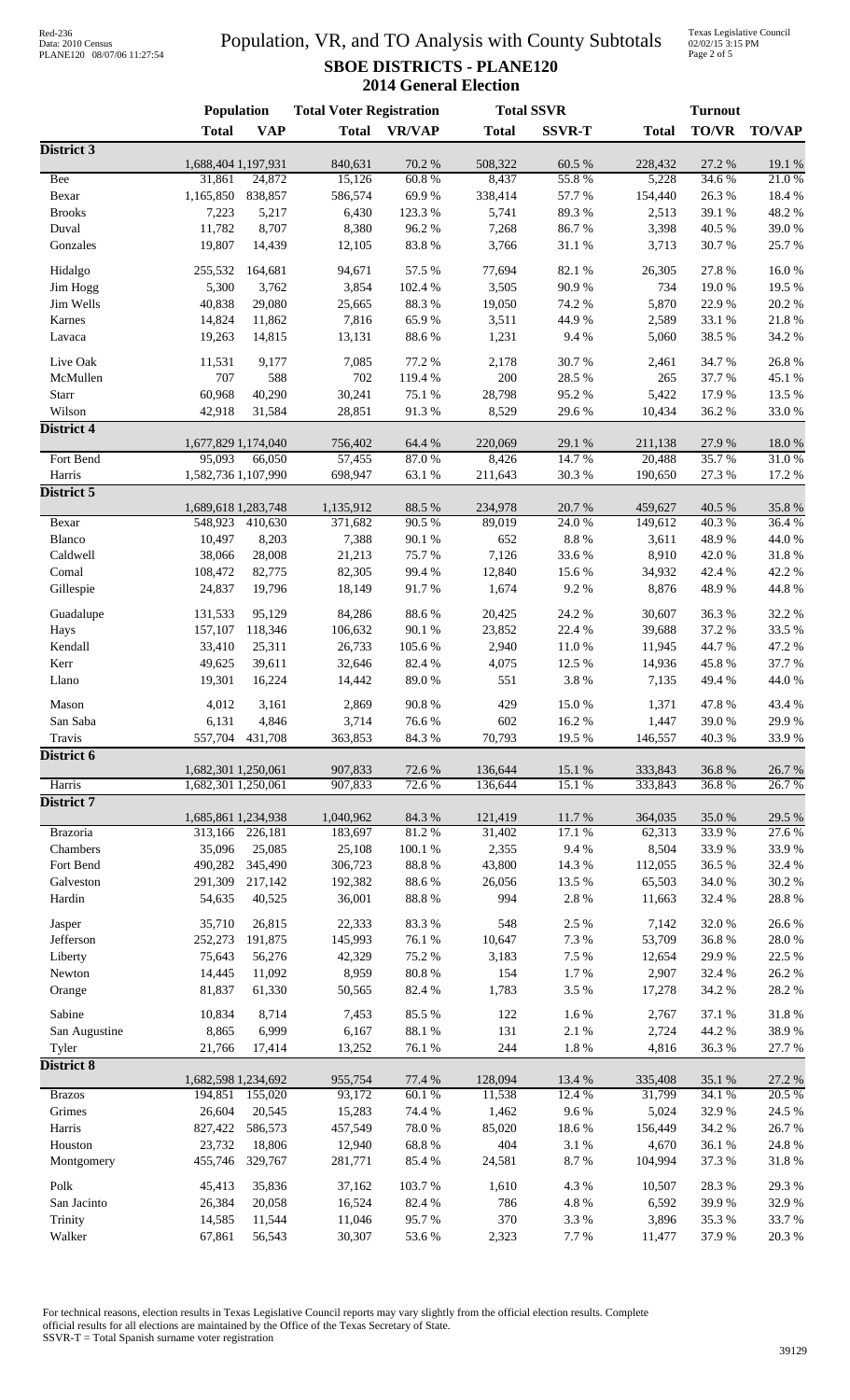# Data: 2010 Census PLANE120 08/07/06 11:27:54

## Population, VR, and TO Analysis with County Subtotals **SBOE DISTRICTS - PLANE120 2014 General Election**

Texas Legislative Council 02/02/15 3:15 PM Page 3 of 5

|               | Population                    |                  | <b>Total Voter Registration</b> |                  | <b>Total SSVR</b> |                 | <b>Turnout</b>    |                 |                 |
|---------------|-------------------------------|------------------|---------------------------------|------------------|-------------------|-----------------|-------------------|-----------------|-----------------|
|               | <b>Total</b>                  | <b>VAP</b>       | <b>Total</b>                    | <b>VR/VAP</b>    | <b>Total</b>      | <b>SSVR-T</b>   | <b>Total</b>      | <b>TO/VR</b>    | <b>TO/VAP</b>   |
| District 9    |                               |                  |                                 |                  |                   |                 |                   |                 |                 |
| Anderson      | 1,711,047 1,283,538<br>58,458 | 46,983           | 1,019,382<br>27,016             | 79.4 %<br>57.5 % | 51,549<br>1,615   | 5.1 %<br>6.0%   | 366,223<br>10,238 | 35.9%<br>37.9%  | 28.5 %<br>21.8% |
| Angelina      | 86,771                        | 63,565           | 49,912                          | 78.5 %           | 4,629             | 9.3%            | 16,969            | 34.0%           | 26.7%           |
| Bowie         | 92,565                        | 70,113           | 57,249                          | 81.7%            | 1,097             | 1.9%            | 21,522            | 37.6%           | 30.7%           |
| Camp          | 12,401                        | 9,046            | 7,231                           | 79.9%            | 484               | 6.7%            | 2,613             | 36.1%           | 28.9%           |
| Cass          | 30,464                        | 23,399           | 19,307                          | 82.5 %           | 281               | 1.5 %           | 6,964             | 36.1%           | 29.8%           |
| Cherokee      |                               |                  |                                 |                  |                   |                 |                   |                 |                 |
| Delta         | 50,845<br>5,231               | 37,672<br>4,046  | 26,960<br>3,571                 | 71.6%<br>88.3%   | 1,675<br>97       | 6.2%<br>2.7%    | 9,754<br>1,405    | 36.2%<br>39.3%  | 25.9%<br>34.7%  |
| Fannin        | 33,915                        | 26,412           | 19,885                          | 75.3 %           | 682               | 3.4 %           | 6,584             | 33.1 %          | 24.9%           |
| Franklin      | 10,605                        | 8,003            | 6,651                           | 83.1 %           | 276               | 4.1 %           | 2,594             | 39.0%           | 32.4 %          |
| Grayson       | 120,877                       | 91,745           | 74,700                          | 81.4 %           | 3,102             | 4.2 %           | 23,718            | 31.8%           | 25.9%           |
|               |                               |                  |                                 |                  |                   |                 |                   |                 |                 |
| Gregg         | 121,730                       | 90,709           | 67,930                          | 74.9%            | 3,399             | 5.0%            | 23,486            | 34.6%           | 25.9%           |
| Harrison      | 65,631                        | 48,650           | 42,822                          | 88.0%            | 1,352             | 3.2 %           | 14,801            | 34.6%           | 30.4 %          |
| Henderson     | 78,532                        | 60,690           | 49,181                          | 81.0%            | 2,236             | 4.5 %           | 17,367            | 35.3%           | 28.6%           |
| Hopkins       | 35,161                        | 26,167           | 21,486                          | 82.1 %           | 1,027             | 4.8 %           | 7,735             | 36.0%           | 29.6%           |
| Hunt          | 86,129                        | 64,710           | 49,123                          | 75.9%            | 2,763             | 5.6%            | 16,440            | 33.5 %          | 25.4 %          |
| Kaufman       | 103,350                       | 73,596           | 61,605                          | 83.7%            | 4,927             | 8.0%            | 20,580            | 33.4 %          | 28.0%           |
| Lamar         | 49,793                        | 37,698           | 29,766                          | 79.0%            | 597               | 2.0%            | 11,022            | 37.0%           | 29.2 %          |
| Marion        | 10,546                        | 8,537            | 7,023                           | 82.3%            | 112               | 1.6%            | 2,260             | 32.2 %          | 26.5 %          |
| Morris        | 12,934                        | 9,921            | 8,533                           | $86.0\;\%$       | 241               | 2.8 %           | 3,166             | 37.1 %          | 31.9%           |
| Nacogdoches   | 64,524                        | 49,463           | 30,969                          | 62.6%            | 1,801             | 5.8 %           | 12,045            | 38.9%           | 24.4 %          |
| Panola        | 23,796                        | 17,926           | 15,770                          | $88.0\ \%$       | 410               | 2.6%            | 5,786             | 36.7%           | 32.3 %          |
| Rains         | 10,914                        | 8,551            | 6,826                           | 79.8%            | 221               | 3.2%            | 2,452             | 35.9%           | 28.7%           |
| Red River     | 12,860                        | 10,113           | 7,920                           | 78.3 %           | 176               | 2.2 %           | 2,824             | 35.7%           | 27.9%           |
| Rockwall      | 78,337                        | 54,830           | 51,805                          | 94.5 %           | 3,943             | 7.6%            | 21,089            | 40.7%           | 38.5%           |
| Rusk          | 53,330                        | 40,951           | 30,358                          | 74.1 %           | 1,403             | 4.6%            | 10,613            | 35.0%           | 25.9%           |
|               |                               |                  |                                 |                  |                   |                 |                   |                 |                 |
| Shelby        | 25,448                        | 18,721           | 14,584                          | 77.9%            | 575               | 3.9%            | 5,627             | 38.6%           | 30.1%           |
| Smith         | 209,714                       | 155,918          | 126,636                         | 81.2%            | 7,442             | 5.9%            | 49,192            | 38.8%           | 31.5 %          |
| <b>Titus</b>  | 32,334                        | 22,451           | 15,997                          | 71.3 %           | 2,194             | 13.7%           | 5,158             | 32.2 %          | 23.0%           |
| Upshur        | 39,309                        | 29,587           | 26,393                          | 89.2%            | 667               | 2.5 %           | 8,893             | 33.7%           | 30.1%           |
| Van Zandt     | 52,579                        | 39,929           | 34,516                          | 86.4%            | 1,243             | 3.6%            | 12,005            | 34.8%           | 30.1%           |
| Wood          | 41,964                        | 33,436           | 27,657                          | 82.7%            | 882               | 3.2%            | 11,321            | 40.9%           | 33.9%           |
| District 10   |                               |                  |                                 |                  |                   |                 |                   |                 |                 |
| Austin        | 1,613,000 1,184,465           |                  | 991,410<br>18,567               | 83.7%<br>87.2 %  | 118,137           | 11.9%<br>11.2 % | 371,393           | 37.5 %<br>38.9% | 31.4%<br>33.9%  |
| Bastrop       | 28,417<br>74,171              | 21,288<br>54,719 | 42,573                          | 77.8 %           | 2,080<br>6,769    | 15.9%           | 7,223<br>17,076   | 40.1 %          | 31.2%           |
| Bell          | 310,235                       | 222,118          | 168,972                         | 76.1 %           | 21,419            | 12.7%           | 44,137            | 26.1%           | 19.9%           |
| Burleson      | 17,187                        | 13,142           | 11,048                          | 84.1 %           | 1,078             | 9.8%            | 4,212             | 38.1 %          | 32.0%           |
| <b>Burnet</b> | 42,750                        | 32,829           | 27,429                          | 83.6%            | 2,369             | 8.6%            | 12,040            | 43.9%           | 36.7%           |
|               |                               |                  |                                 |                  |                   |                 |                   |                 |                 |
| Falls         | 17,866                        | 13,989           | 9,857                           | 70.5 %           | 910               | 9.2%            | 3,068             | 31.1 %          | 21.9%           |
| Fayette       | 24,554                        | 19,165           | 15,866                          | 82.8 %           | 1,347             | 8.5%            | 7,629             | 48.1 %          | 39.8%           |
| Freestone     | 19,816                        | 15,186           | 11,431                          | 75.3 %           | 445               | 3.9%            | 4,506             | 39.4%           | 29.7%           |
| Lee           | 16,612                        | 12,267           | 9,876                           | 80.5 %           | 937               | 9.5%            | 4,285             | 43.4 %          | 34.9%           |
| Leon          | 16,801                        | 13,052           | 10,885                          | 83.4%            | 501               | 4.6%            | 4,275             | 39.3%           | 32.8%           |
| Limestone     | 23,384                        | 17,867           | 13,410                          | 75.1 %           | 919               | 6.9%            | 4,314             | 32.2 %          | 24.1 %          |
| Madison       | 13,664                        | 10,664           | 6,945                           | 65.1%            | 513               | 7.4 %           | 2,448             | 35.2%           | 23.0%           |
| Milam         | 24,757                        | 18,205           | 14,418                          | 79.2 %           | 1,834             | 12.7%           | 5,041             | 35.0%           | 27.7 %          |
| Robertson     | 16,622                        | 12,409           | 11,368                          | 91.6%            | 1,323             | 11.6 %          | 5,113             | 45.0%           | 41.2%           |
| Travis        | 466,562                       | 347,521          | 293,986                         | 84.6%            | 36,903            | 12.6 %          | 123,391           | 42.0%           | 35.5 %          |
| Waller        | 43,205                        | 32,549           | 29,962                          | 92.1 %           | 3,175             | 10.6 %          | 9,147             | 30.5 %          | 28.1 %          |
| Washington    | 33,718                        | 26,268           | 22,251                          | 84.7%            | 1,191             | 5.4 %           | 9,063             | 40.7%           | 34.5 %          |
| Williamson    | 422,679                       | 301,227          | 272,566                         | 90.5 %           | 34,424            | 12.6%           | 104,425           | 38.3 %          | 34.7%           |
| District 11   |                               |                  |                                 |                  |                   |                 |                   |                 |                 |
|               | 1,694,087 1,247,460           |                  | 993,627                         | 79.7%            | 103,951           | 10.5 %          | 381,921           | 38.4%           | 30.6 %          |
| <b>Dallas</b> | 320,976                       | 242,871          | 165,272                         | 68.0%            | 21,454            | 13.0%           | 56,739            | 34.3 %          | 23.4 %          |
| Parker        | 116,927                       | 87,058           | 78,438                          | 90.1 %           | 3,750             | 4.8 %           | 31,859            | 40.6 %          | 36.6%           |
| Tarrant       | 1,256,184                     | 917,531          | 749,917                         | 81.7%            | 78,747            | $10.5~\%$       | 293,323           | 39.1 %          | 32.0%           |
| District 12   |                               |                  |                                 |                  |                   |                 |                   |                 |                 |
|               | 1,704,879 1,244,293           |                  | 1,007,774                       | 81.0%            | 89,564            | 8.9%            | 375,913           | 37.3 %          | 30.2 %          |
| Collin        | 782,341                       | 557,664          | 486,377                         | 87.2 %           | 33,838            | 7.0 %           | 178,057           | 36.6%           | 31.9%           |
| Dallas        | 922,538                       | 686,629          | 521,397                         | 75.9%            | 55,726            | 10.7%           | 197,856           | 37.9%           | 28.8 %          |
| District 13   | 1,677,475 1,168,818           |                  | 770,933                         | 66.0%            | 167,811           | 21.8%           | 235,742           | 30.6 %          | 20.2 %          |
| Dallas        | 1,124,625                     | 784,376          | 519,570                         | 66.2%            | 118,399           | 22.8%           | 155,934           | 30.0%           | 19.9%           |
|               |                               |                  |                                 |                  |                   |                 |                   |                 |                 |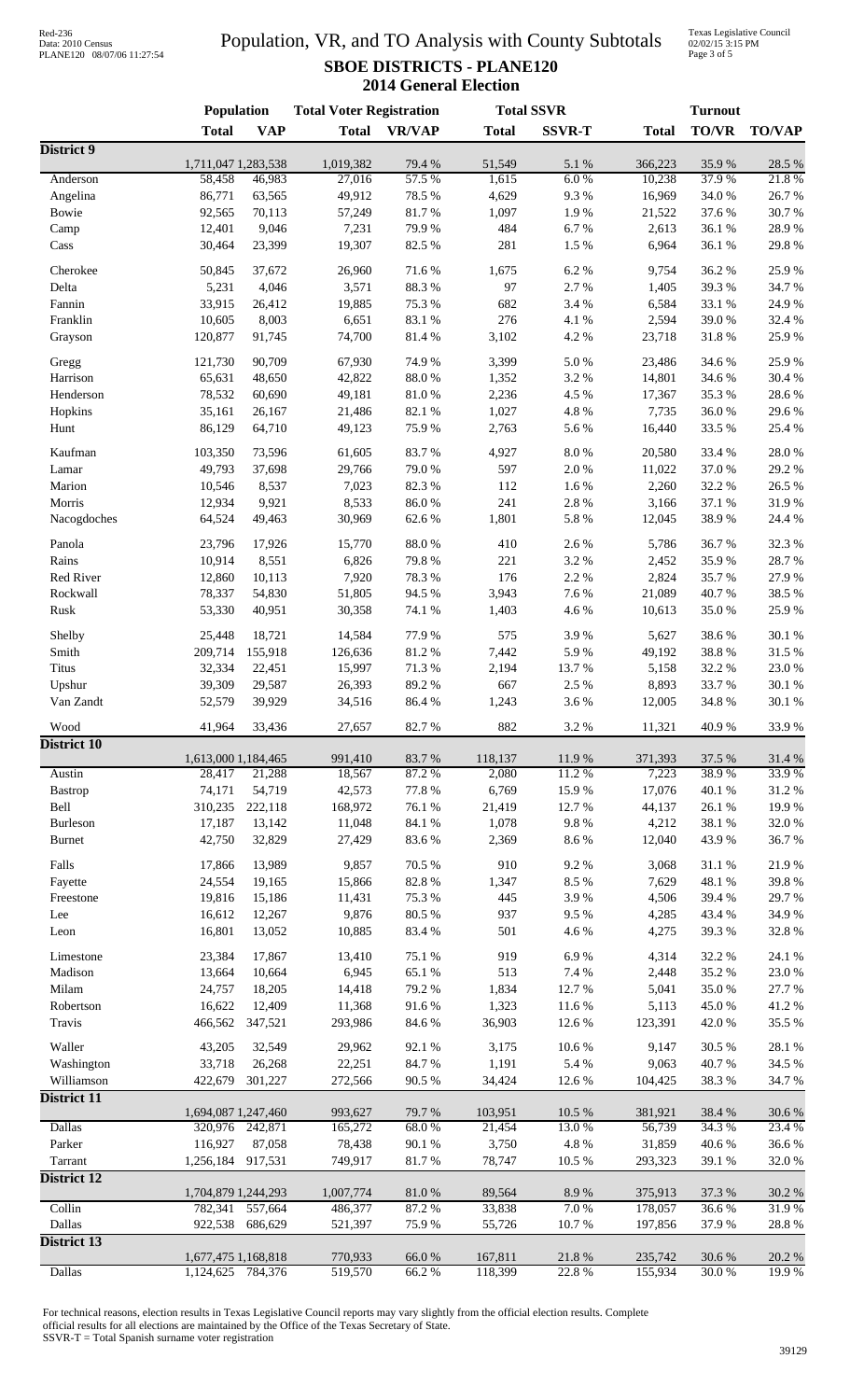# Data: 2010 Census PLANE120 08/07/06 11:27:54

## Population, VR, and TO Analysis with County Subtotals **SBOE DISTRICTS - PLANE120 2014 General Election**

Texas Legislative Council 02/02/15 3:15 PM Page 4 of 5

|                                | Population          |                | <b>Total Voter Registration</b> |                 | <b>Total SSVR</b> |                | <b>Turnout</b> |                 |                  |
|--------------------------------|---------------------|----------------|---------------------------------|-----------------|-------------------|----------------|----------------|-----------------|------------------|
|                                | <b>Total</b>        | <b>VAP</b>     | <b>Total</b>                    | <b>VR/VAP</b>   | <b>Total</b>      | <b>SSVR-T</b>  | <b>Total</b>   | <b>TO/VR</b>    | <b>TO/VAP</b>    |
| District 13                    |                     |                |                                 |                 |                   |                |                |                 |                  |
| Tarrant<br><b>District 14</b>  | 552,850             | 384,442        | 251,363                         | 65.4%           | 49,412            | 19.7%          | 79,808         | 31.8%           | 20.8%            |
|                                | 1,681,755 1,235,788 |                | 1,001,172                       | 81.0%           | 94,633            | 9.5%           | 351,741        | 35.1 %          | 28.5 %           |
| <b>Bosque</b>                  | 18,212              | 14,041         | 11,828                          | 84.2%           | 859               | 7.3 %          | 4,949          | 41.8%           | 35.2%            |
| <b>Brown</b>                   | 38,106              | 28,985         | 22,747                          | 78.5 %          | 2,591             | 11.4 %         | 8,203          | 36.1 %          | 28.3 %           |
| Comanche                       | 13,974              | 10,594         | 8,593                           | 81.1 %          | 1,096             | 12.8%          | 3,080          | 35.8%           | 29.1 %           |
| Coryell                        | 75,388              | 54,383         | 35,244                          | 64.8 %          | 3,317             | 9.4%           | 8,788          | 24.9%           | 16.2%            |
| Denton                         | 662,614             | 480,354        | 408,701                         | 85.1 %          | 35,003            | 8.6 %          | 144,036        | 35.2%           | 30.0%            |
| Eastland                       | 18,583              | 14,421         | 10,867                          | 75.4 %          | 792               | 7.3 %          | 3,984          | 36.7%           | 27.6 %           |
| Ellis                          | 149,610             | 106,295        | 93,162                          | 87.6 %          | 11,943            | 12.8 %         | 32,323         | 34.7%           | 30.4 %           |
| Erath                          | 37,890              | 29,442         | 20,454                          | 69.5%           | 1,602             | 7.8 %          | 7,468          | 36.5%           | 25.4 %           |
| Hamilton                       | 8,517               | 6,701          | 5,388                           | 80.4 %          | 213               | 4.0%           | 2,431          | 45.1 %          | 36.3%            |
| Hill                           | 35,089              | 26,569         | 22,025                          | 82.9%           | 1,862             | 8.5 %          | 9,005          | 40.9%           | 33.9%            |
| Hood                           | 51,182              | 40,280         | 35,903                          | 89.1 %          | 1,754             | 4.9%           | 13,652         | 38.0%           | 33.9%            |
| Jack                           | 9,044               | 7,052          | 4,794                           | 68.0%           | 226               | 4.7%           | 1,752          | 36.5%           | 24.8 %           |
| Johnson                        | 150,934             | 109,785        | 84,074                          | 76.6%           | 7,705             | 9.2%           | 29,284         | 34.8%           | 26.7%            |
| Lampasas                       | 19,677              | 14,801         | 13,088                          | 88.4 %          | 1,355             | 10.4 %         | 4,698          | 35.9%           | 31.7%            |
| McLennan                       | 234,906             | 175,161        | 128,740                         | 73.5 %          | 16,248            | 12.6 %         | 44,362         | 34.5 %          | 25.3 %           |
| Mills                          | 4,936               | 3,739          | 3,381                           | 90.4%           | 292               | 8.6%           | 1,364          | 40.3 %          | 36.5%            |
| Navarro                        | 47,735              | 34,812         | 27,362                          | 78.6%           | 2,521             | 9.2%           | 9,681          | 35.4 %          | 27.8 %           |
| Palo Pinto                     | 28,111              | 21,080         | 17,043                          | $80.8~\%$       | 1,530             | 9.0%           | 5,714          | 33.5 %          | $27.1\text{ }\%$ |
| Somervell                      | 8,490               | 6,244          | 5,812                           | 93.1 %          | 509               | $8.8\ \%$      | 2,255          | 38.8%           | 36.1 %           |
| Stephens                       | 9,630               | 7,325          | 5,584                           | 76.2%           | 626               | 11.2%          | 1,948          | 34.9%           | 26.6%            |
| Wise                           | 59,127              | 43,724         | 36,382                          | 83.2%           | 2,589             | 7.1 %          | 12,764         | 35.1 %          | 29.2 %           |
| <b>District 15</b>             |                     |                |                                 |                 |                   |                |                |                 |                  |
|                                | 1,677,092 1,250,145 |                | 941,007                         | 75.3 %          | 190,417           | $20.2~\%$      | 278,426        | 29.6%           | 22.3 %           |
| Andrews                        | 14,786              | 10,474         | 8,523                           | 81.4%           | 3,076             | 36.1%          | 2,221          | 26.1%           | 21.2%            |
| Archer                         | 9,054               | 6,869          | 6,300                           | 91.7%           | 187               | 3.0%           | 2,700          | 42.9%           | 39.3%            |
| Armstrong                      | 1,901               | 1,478          | 1,334                           | 90.3%           | $44$              | 3.3%           | 573            | 43.0%           | 38.8%            |
| <b>Bailey</b><br><b>Baylor</b> | 7,165<br>3,726      | 4,949<br>2,958 | 3,534<br>2,510                  | 71.4 %<br>84.9% | 1,472<br>186      | 41.7%<br>7.4 % | 1,005<br>844   | 28.4 %<br>33.6% | 20.3 %<br>28.5 % |
|                                |                     |                |                                 |                 |                   |                |                |                 |                  |
| Borden                         | 641                 | 503            | 440                             | 87.5 %          | 35                | 8.0%           | 263            | 59.8%           | 52.3%            |
| <b>Briscoe</b>                 | 1,637               | 1,275          | 1,134                           | 88.9%           | 177               | 15.6%          | 527            | 46.5 %          | 41.3%            |
| Callahan                       | 13,544              | 10,319         | 8,836                           | 85.6%           | 440               | $5.0\ \%$      | 3,018          | 34.2 %          | 29.2%            |
| Carson                         | 6,182               | 4,595          | 4,254                           | 92.6%           | 240               | 5.6%           | 1,864          | 43.8%           | 40.6%            |
| Castro                         | 8,062               | 5,539          | 3,965                           | 71.6%           | 1,748             | 44.1 %         | 1,198          | 30.2%           | 21.6%            |
| Childress                      | 7,041               | 5,533          | 3,572                           | 64.6%           | 513               | 14.4 %         | 1,100          | 30.8%           | 19.9%            |
| Clay                           | 10,752              | 8,310          | 7,608                           | 91.6%           | 196               | 2.6%           | 2,858          | 37.6 %          | 34.4 %           |
| Cochran                        | 3,127               | 2,209          | 1,775                           | 80.4 %          | 735               | 41.4 %         | 495            | 27.9%           | 22.4 %           |
| Coke                           | 3,320               | 2,621          | 2,134                           | 81.4%           | 249               | 11.7 %         | 787            | 36.9%           | 30.0%            |
| Coleman                        | 8,895               | 6,916          | 5,901                           | 85.3%           | 653               | 11.1 %         | 2,240          | 38.0%           | 32.4 %           |
| Collingsworth                  | 3,057               | 2,212          | 1,891                           | 85.5%           | 301               | 15.9%          | 830            | 43.9%           | 37.5 %           |
| Cooke                          | 38,437              | 28,606         | 23,973                          | 83.8%           | 1,270             | 5.3 %          | 8,816          | 36.8%           | 30.8 %           |
| Cottle                         | 1,505               | 1,155          | 1,090                           | 94.4 %          | 168               | 15.4 %         | 367            | 33.7 %          | 31.8 %           |
| Crosby                         | 6,059               | 4,312          | 3,594                           | 83.3%           | 1,583             | 44.0 %         | 1,108          | 30.8%           | 25.7%            |
| Dallam                         | 6,703               | 4,700          | 3,092                           | 65.8%           | 756               | 24.5 %         | 861            | 27.8 %          | 18.3%            |
| Dawson                         | 13,833              | 10,411         | 7,406                           | 71.1 %          | 3,542             | 47.8%          | 2,054          | 27.7 %          | 19.7%            |
| Deaf Smith                     | 19,372              | 13,131         | 8,455                           | 64.4 %          | 4,270             | 50.5 %         | 2,734          | 32.3 %          | $20.8~\%$        |
| Dickens                        | 2,444               | 1,952          | 1,318                           | 67.5 %          | 227               | 17.2 %         | 518            | 39.3%           | 26.5 %           |
| Donley                         | 3,677               | 2,919          | 2,408                           | 82.5 %          | 102               | 4.2 %          | 944            | 39.2%           | 32.3 %           |
| Fisher                         | 3,974               | 3,076          | 2,773                           | 90.1 %          | 555               | $20.0~\%$      | 1,245          | 44.9%           | 40.5 %           |
| Floyd                          | 6,446               | 4,584          | 4,078                           | 89.0%           | 1,759             | 43.1 %         | 1,098          | 26.9%           | 24.0 %           |
| Foard                          | 1,336               | 1,058          | 1,070                           | 101.1 %         | 137               | 12.8 %         | 331            | 30.9%           | 31.3%            |
| Gaines                         | 17,526              | 11,420         | 8,073                           | 70.7%           | 2,588             | 32.1 %         | 2,577          | 31.9%           | 22.6 %           |
| Garza                          | 6,461               | 5,185          | 2,736                           | 52.8 %          | 750               | 27.4 %         | 841            | 30.7%           | 16.2%            |
| Gray                           | 22,535              | 16,964         | 12,995                          | 76.6%           | 1,409             | $10.8~\%$      | 3,770          | 29.0%           | 22.2 %           |
| Hale                           | 36,273              | 25,839         | 19,354                          | 74.9%           | 8,699             | 44.9%          | 4,375          | 22.6 %          | 16.9%            |
| Hall                           | 3,353               | 2,486          | 2,037                           | 81.9%           | 377               | 18.5 %         | 587            | 28.8 %          | 23.6 %           |
| Hansford                       | 5,613               | 3,910          | 3,070                           | 78.5 %          | 622               | $20.3~\%$      | 1,209          | 39.4%           | 30.9%            |
| Hardeman                       | 4,139               | 3,120          | 2,567                           | 82.3%           | 289               | 11.3 %         | 669            | 26.1 %          | 21.4 %           |
| Hartley                        | 6,062               | 4,693          | 2,860                           | 60.9%           | 200               | 7.0%           | 1,114          | 39.0%           | 23.7%            |
| Haskell                        | 5,899               | 4,671          | 3,497                           | 74.9%           | 613               | 17.5 %         | 1,068          | 30.5 %          | 22.9%            |
| Hemphill                       | 3,807               | 2,691          | 2,283                           | $84.8\ \%$      | 256               | 11.2%          | 830            | 36.4 %          | 30.8%            |